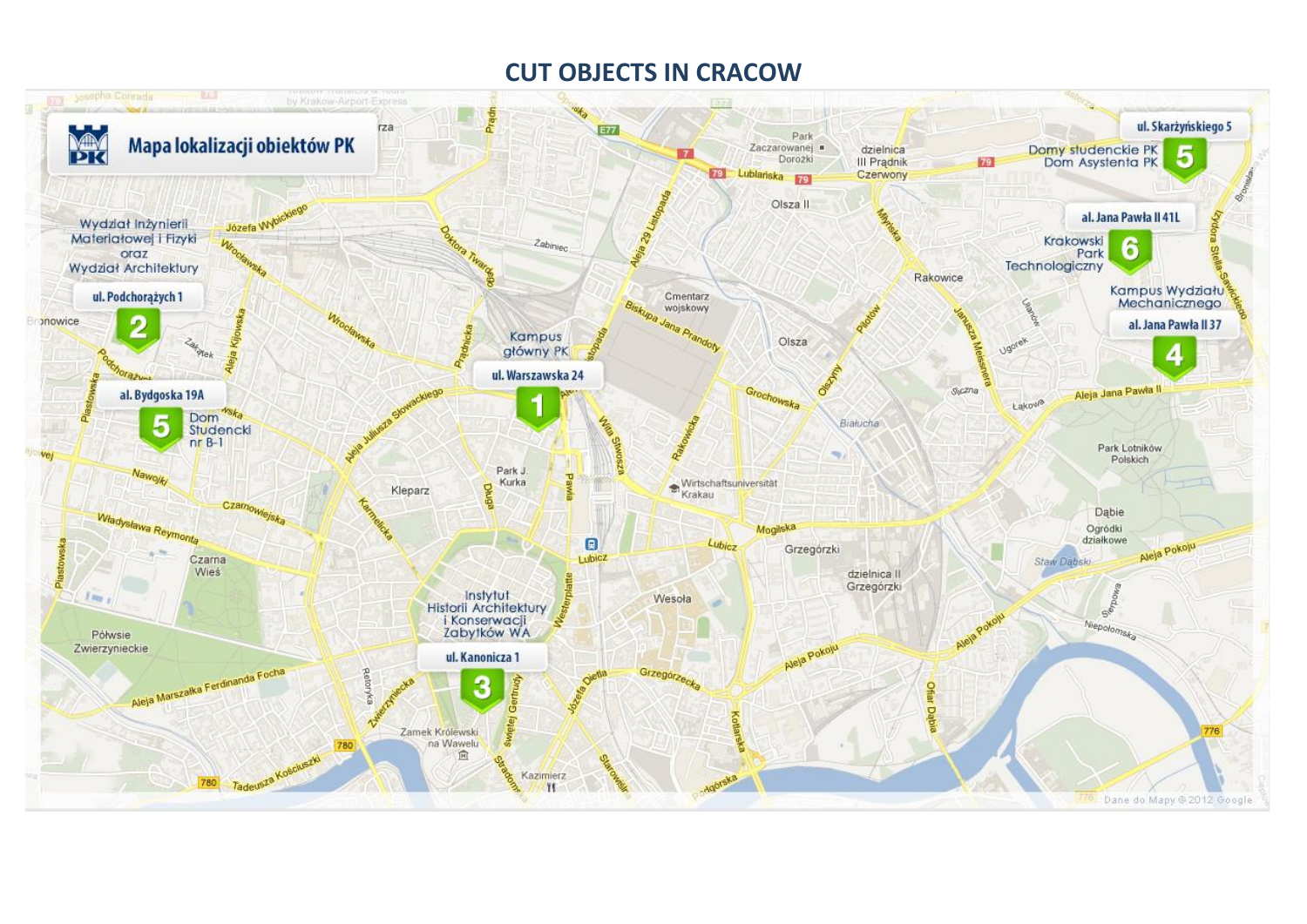## **1 – CUT Main Campus, The Erasmus Office, GIL Gallery building, room no. 208, 2nd floor**

ul. Warszawska 24 31-155 Kraków

# **2 – Faculty of Architecture and Faculty of Material Engineering and Physics**

ul. Podchorążych 1 30-084 Kraków

## **3 – Faculty of Architecture – Monuments Preservation**

ul. Kanonicza 1 31-002 Kraków

## **4 – Faculty of Mechanical Engineering** al. Jana Pawła II 37 31-864 Kraków

## **5 – CUT Halls of Residence, Hotel for teaching assistants - HOTEL ASYSTENTA PK (Nowa Huta - Czyżyny)** ul. Skarzynskiego 1-9, 31-866 Kraków and ul. Bydgoska 19A, 30-056 Kraków

## **6 – Cracow Technological Park (Nowa Huta - Czyżyny)**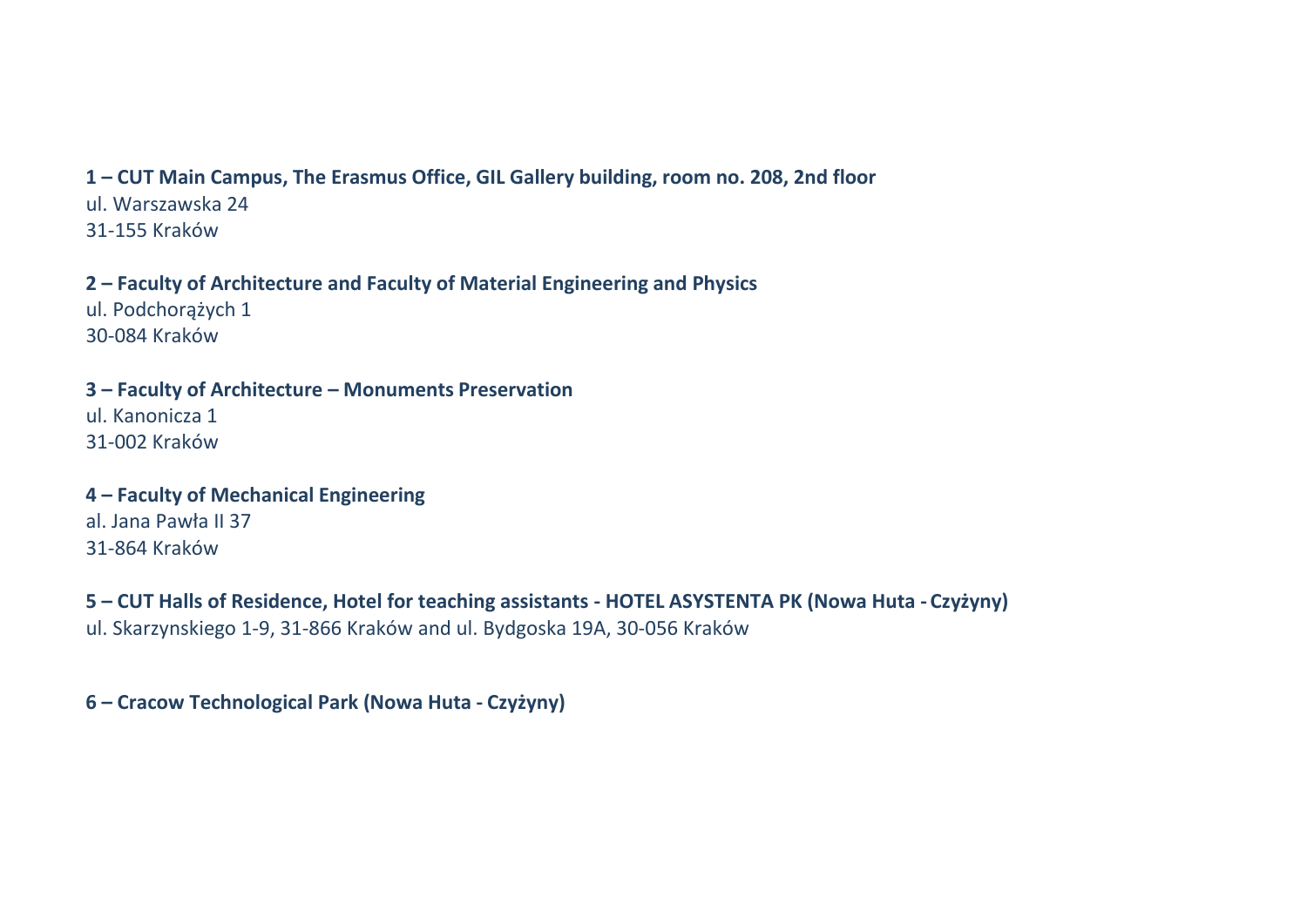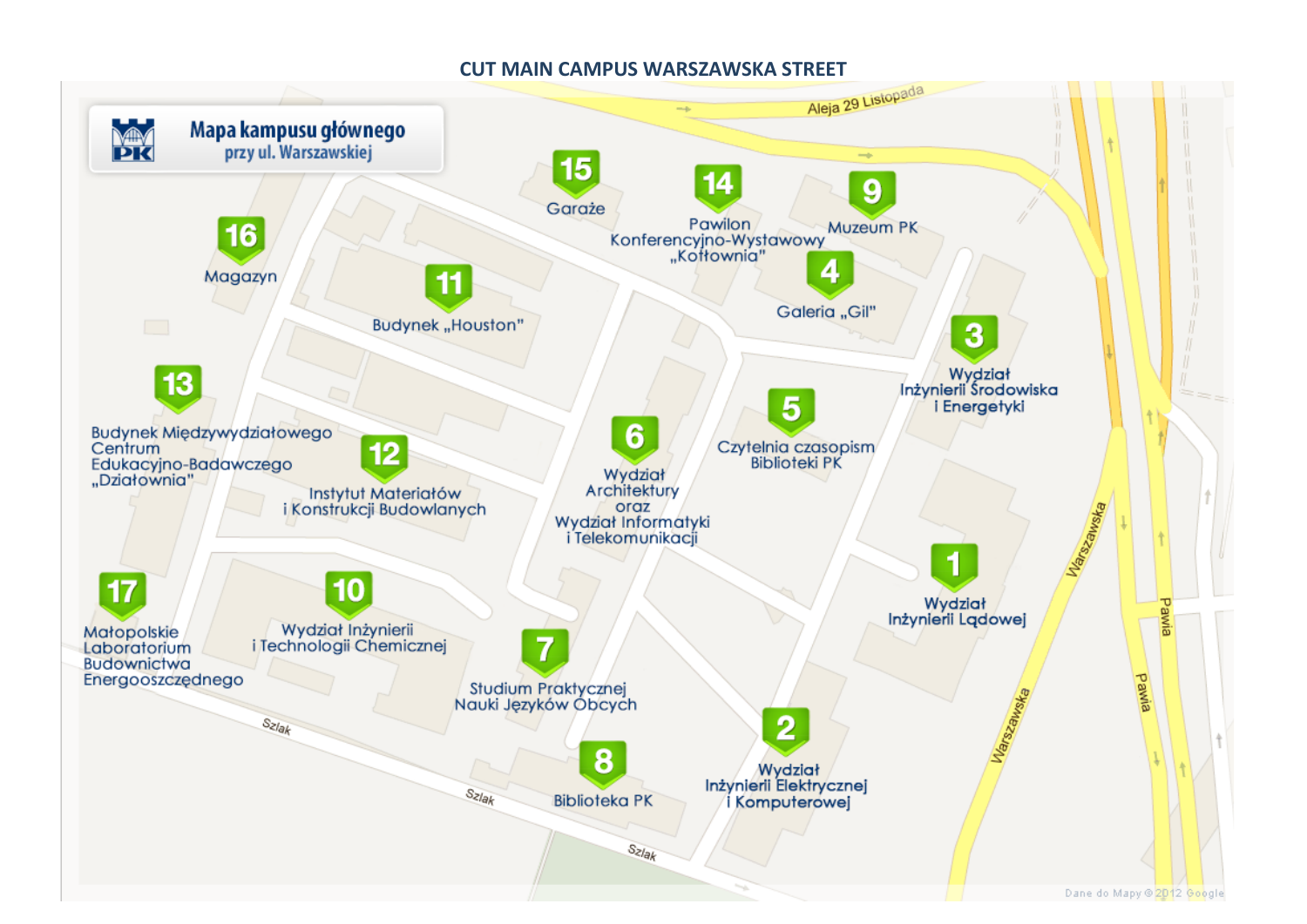- **- Faculty of Civil Engineering**
- **- Faculty of Electrical and Computer Engineering**
- **- Faculty of Environmental and Power Engineering**
- **- "GIL" Gallery**
- **- CUT Library**
- **- Faculty of Architecture and Faculty of Computer Sciences and Telecommunications**
- **- The Foreign Language Centre**
- **- CUT Library**
- **- CUT Museum**
- **- Faculty of Chemical Engineering and Technology**
- **- "Houston" building**
- **- Institute of Building Materials and Structures**
- **- "Działownia" building**
- **- "Kotłownia" building**
- **- Garage**
- **- Storage facilities**
- **- Małopolska Energy Efficient Building Laboratory**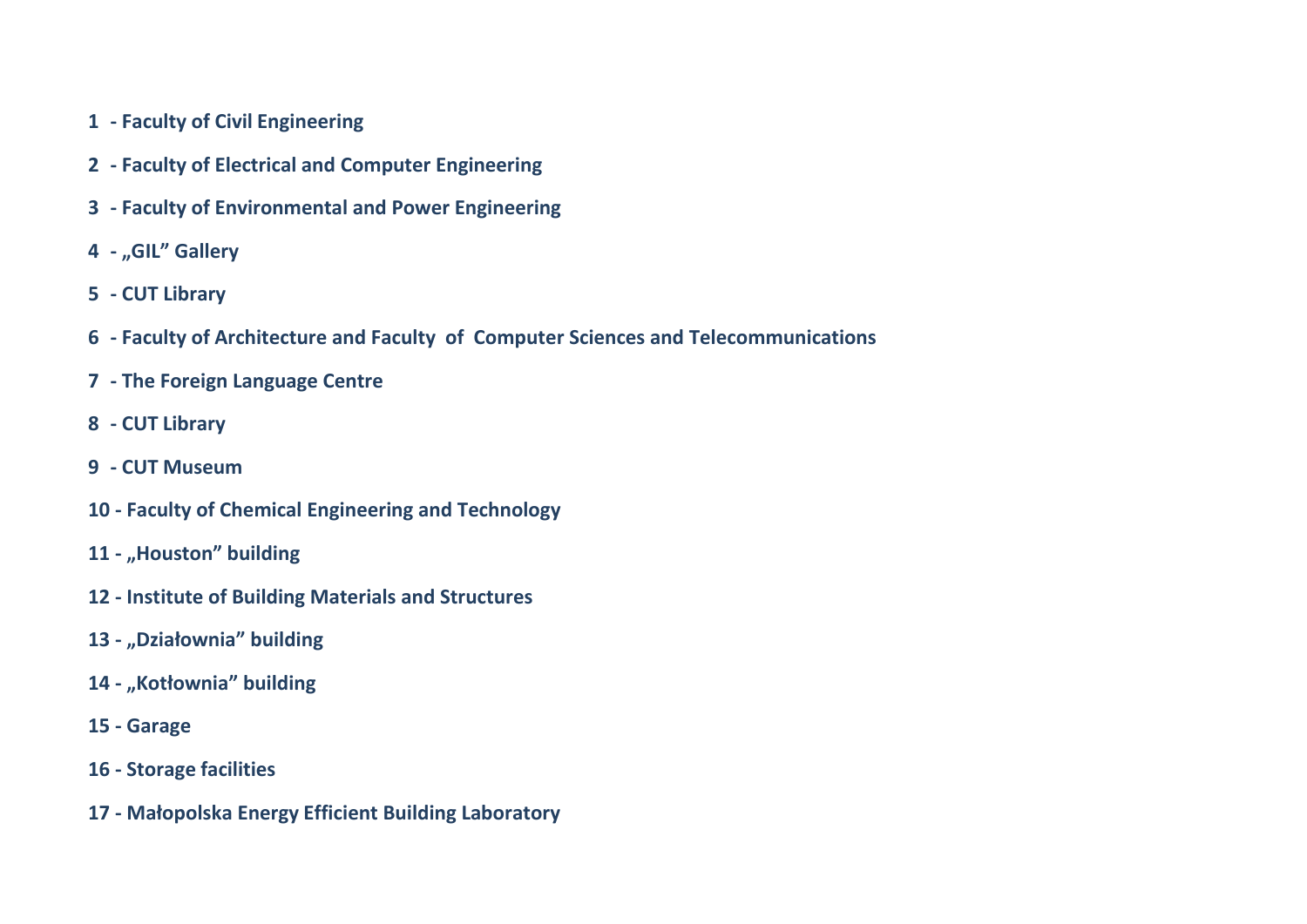

#### **HALLS OF RESIDENCE**